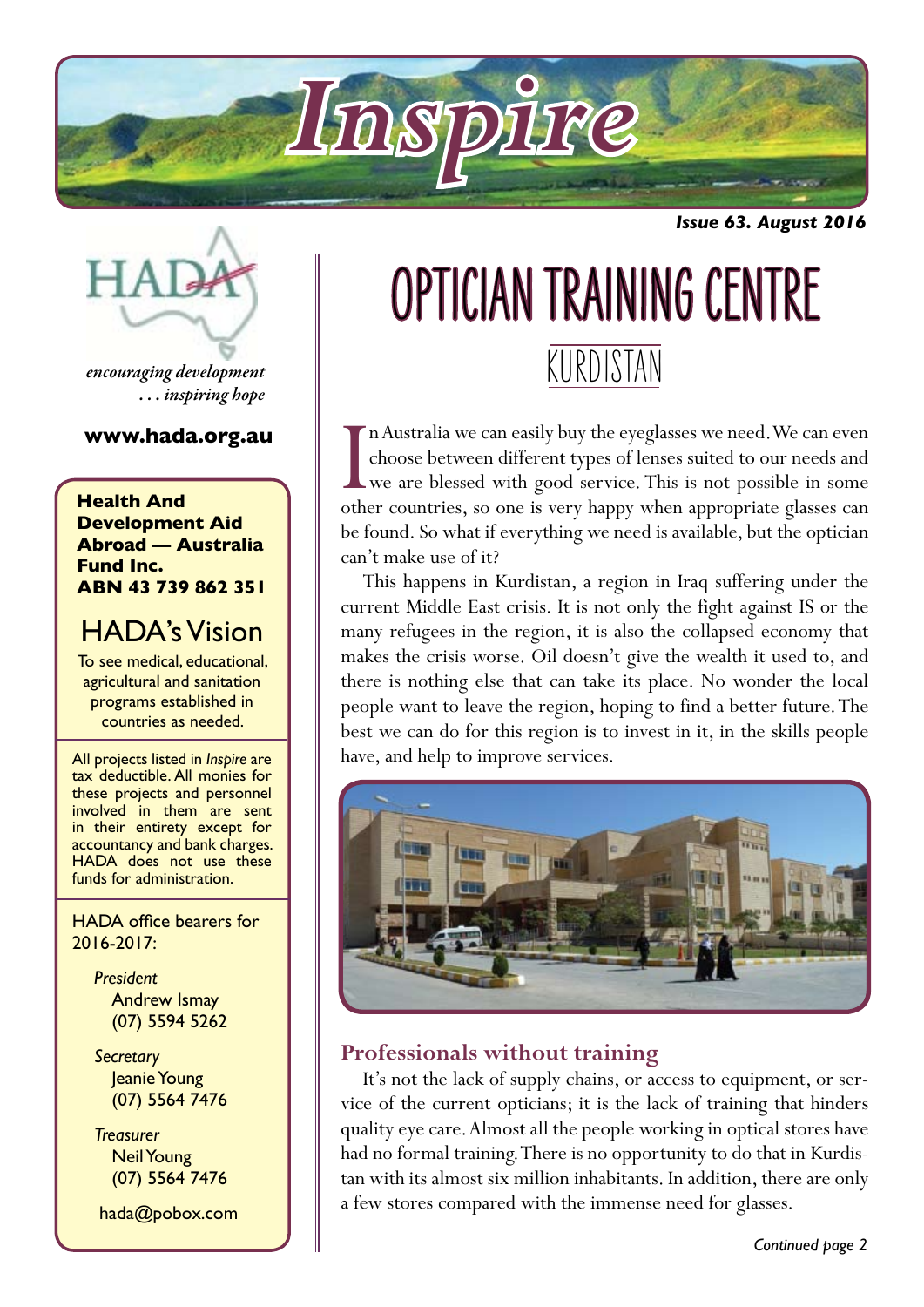#### **Training for the future**

The Optician Training Centre, now partly set up, has been initiated by Asian Renewal Incorporated (ARI) in cooperation with the Directorate of Health and the eye hospital in Sulaymaniyah. end of the year, enabling students to work with basic and advanced equipment (like lens edgers) and products (like progressive lenses). The students will be able to measure and cut lenses, repair

> ing to their specific needs, and dispense glasses. In this way the community will have access to quality eye care services. Also, cooperation with ophthalmolo-

> Until two years ago the implementation of this project was not in question. But since the Kurdish Regional Govern-



It consists of a teaching room, a workshop, and a shop where theory can be put into practice. A oneyear training course is expected to start before the

ment doesn't have money anymore the Optician Training Centre has come to a halt. In order to encourage change we need funds to be able to start the first course.

gists will improve.

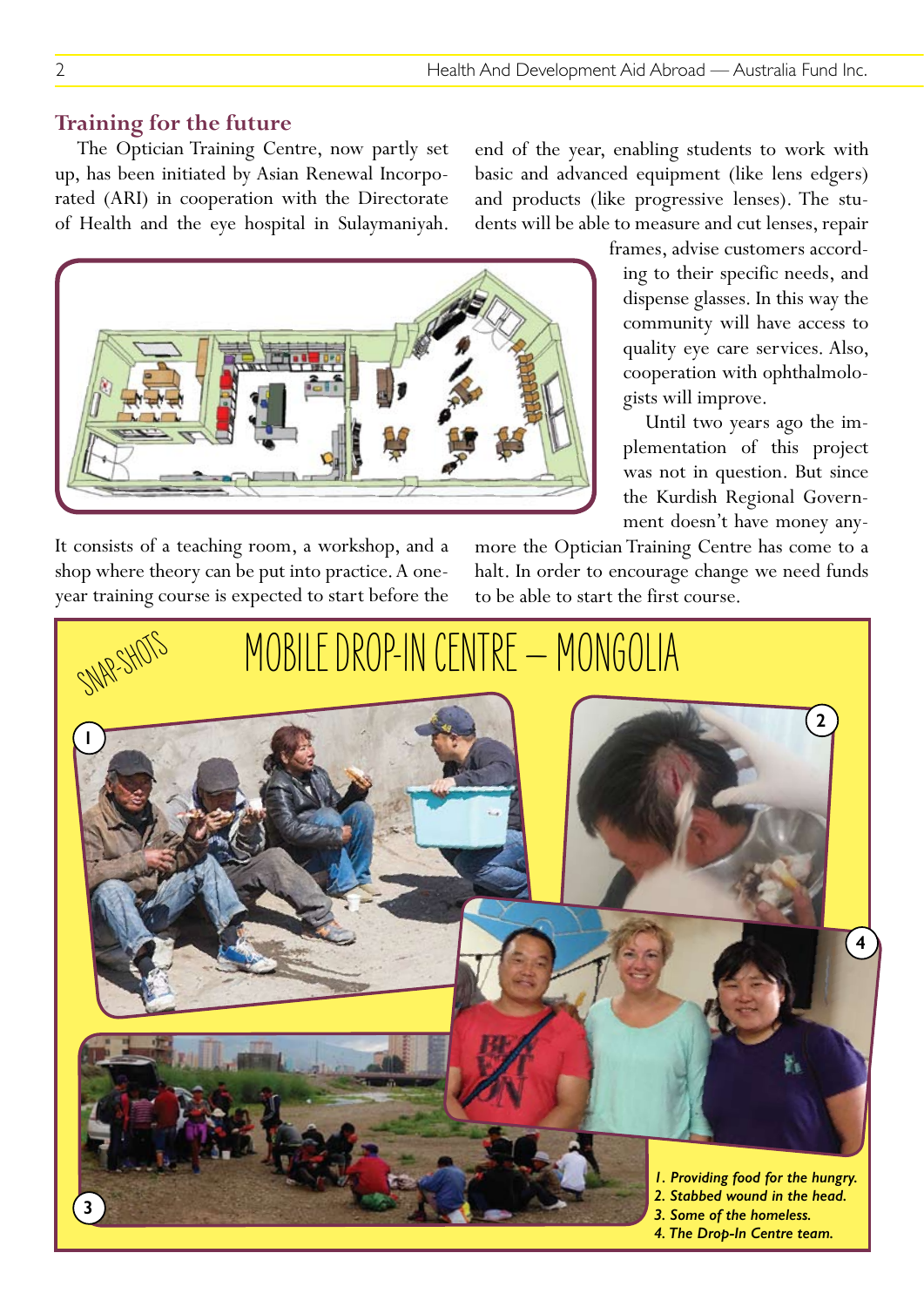# JJAXI AND FRIENDS

I<br>Cam t is already one year since an eight-year-old Mongolian minority blind boy named Jjaxi came to this city with his parents. This family spoke their minority language all their lives, so could

not speak the Chinese standard language, Mandarin. Now, however, Jiaxi is very fluent in Mandarin! Because of that, the staff here is bothered a lot — in a good way! Before, he could not speak any words and

just sat quietly, but now, after he comes back from school he is constantly asking questions, even to the point where the staff could not do other work. A few days ago, Jjaxi was on the phone with his mum who can only speak the



# Mongolian minority language, and he was teaching her new

CHINA

words he learned in Mandarin. Jjaxi has now became a lovely mascot for *Hope Of Tomorrow* (HOT). The reason is his bright,

> energetic, and kind personality. Anyone who meets Jjaxi becomes happy. He possesses a wonderful gift, the gift of sharing a positive and happy atmosphere with everyone around him.

Furthermore,

he is very talented in music. Surprisingly, the first time he held a harmonica, he was be able to play it. If he holds a drum, he uses both hands to play just the right rhythm and creates a beau-

tiful beat. Even though in his final exam, Jiaxi received a grade of only 10% in his Chinese class, and 20% in his Maths class. the adorable Jjaxi makes everyone happy.

## **His friends**

A young girl Zzejuan, from Miao minority, is very talented in singing. She always receives an award when she goes in singing competitions. Another minority blind young adult who came to HOT, Dayuan, played the organ the first time she touched it.

Guo, another blind girl, has an amazing skill with the accordion. When she plays, everyone's shoulders move with excitement. The man who has glass beads instead of eyeballs is also a very talented singer that everyone knows about. He competed in The Voice of China and received an award. He is like an opera singer. My wife Irene's piano skill is pretty amazing too. These days I am seriously considering creating a 'HOT' band.

> *~ Daniel Kim Hope of Tomorrow*

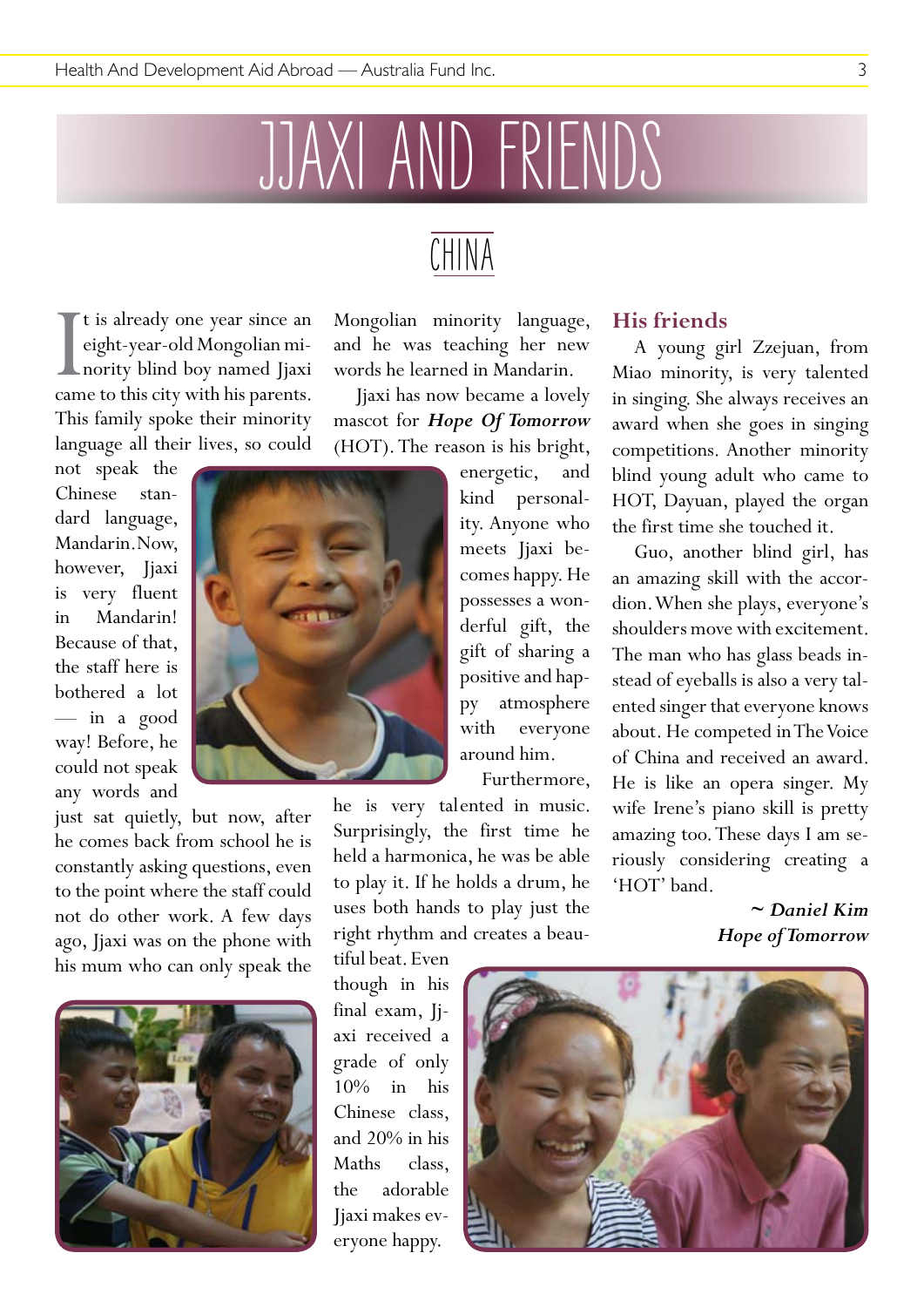# SIERRA LEONE EBOLA ORPHANS

Guinea **Add** Cress **Sierre** eone Liberia

The devastating impact of the Ebola crisis<br>was laid bare in a report showing more<br>than 12,000 children have been orphaned<br>by the disease in Sierra Leone. was laid bare in a report showing more than 12,000 children have been orphaned by the disease in Sierra Leone.

They have been identified in the first national survey of orphans, which was conducted by the British charity, Street Child. It says the future for these children is dire. Many are living in fear without the support and security of parents, but the charity says there is light at the end of the tunnel 'if the international aid community works together'.

been rejected by their friends because of the stigma of Ebola; some have tried to take their own lives, while girls are being forced into commercial sex work to earn money for food that their parents would have previously provided.

Many of these orphans are completely helpless and vulnerable, not living in a family environment, but on the streets without any assistance at all.

#### **Holisitc support**

Currently, the church supports 40+ Ebola



orphans and a further 50+ traditional orphans. Though they are not able to house them at this time, the church looks after them by way of education, healthcare, food, and financial help to the families that have taken them in.

*Paradise 4 Kids*, through the Orthodox Church in Sierra Leone, have undertaken to build two orphanages, that when completed will house over 150 children. The church found that children have





We can't help them all, but we do what we can with what we have, and help the ones that the government authorises us to care for.

*~ Louis Toumbas*

**Health And Development Aid Abroad PO Box 733, Ashmore City Qld 4214, Australia**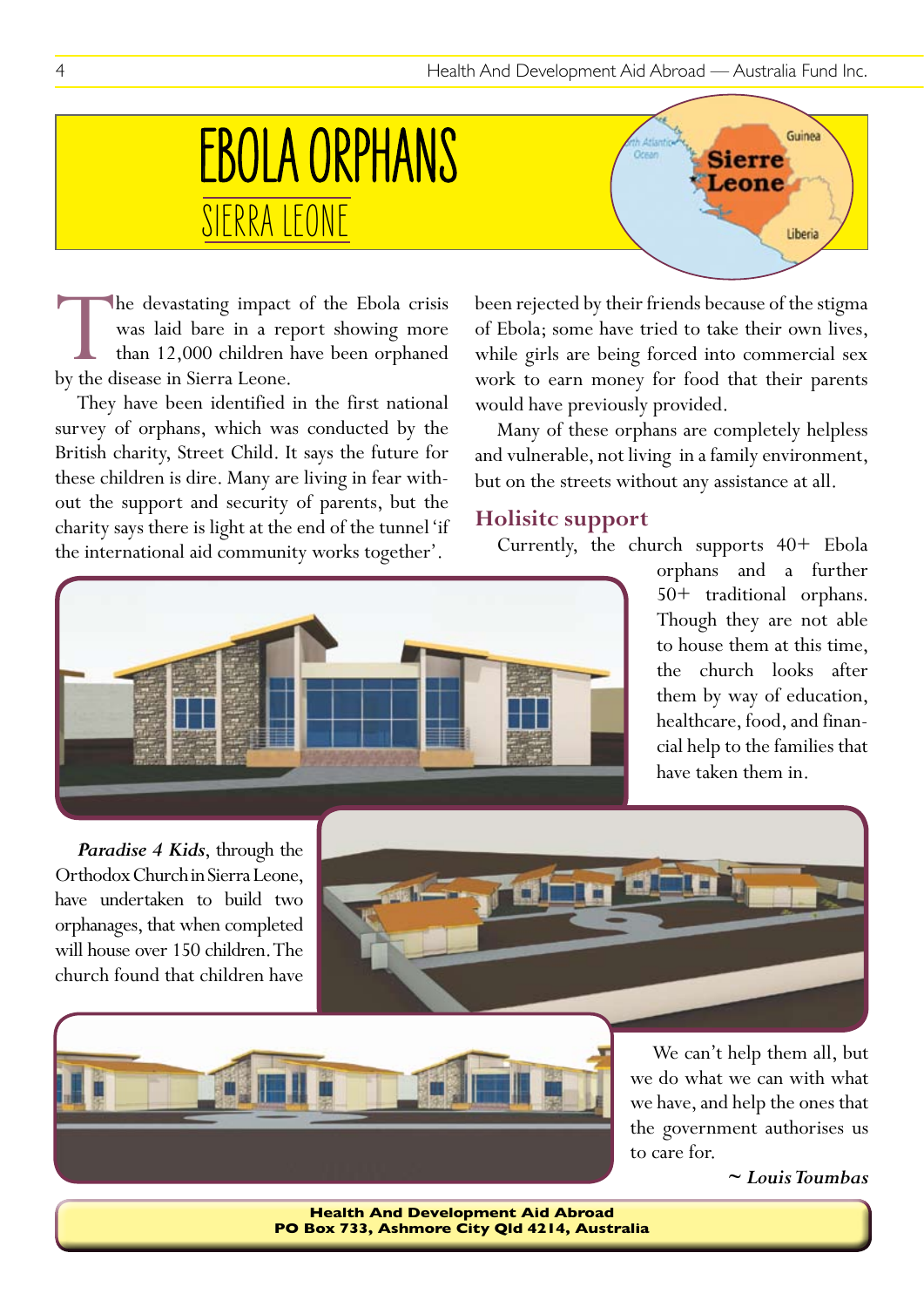

# **Current HADA Projects**

**Please visit the HADA Website www.hada.org.au**

#### *AFGHANISTAN*

#### **NOOR-Ophthalmic Technician Training Program**

Manager: Liz Green

• Providing training for the treatment of eye conditions [AFG-010]

#### *AFRICA and ASIA*

#### **Medical Training in Africa and Asia**

Manager: Dr Judith Goh

• Training African and Asian doctors in treating women with genital tract fistula [AFR-010]

#### **Library Aid International Inc**

Manager: Peter Cunningham

• Providing books for schools. [AFR-011]

#### *BANGLADESH*

#### **New Hope Ministry Bangladesh Trust**

Manager: Warwick Lloyd

- Rural project to help orphanage self-sufficiency [BGD-010]
- Multi-Purpose Educational Buildings in Bangladesh [BGD-012]

#### *CAMBODIA*

#### **Siem Reap**

Manager: Jonathan and Heleen **Wolters** 

- • **Bridge of Hope**: Working with families and communities to prevent children at risk becoming street children (or sold/ending up in prostitution). [KHM-010]
- Family Sponsorship [KHM-018]

#### **Good Neighbours Pre-School**

Manager: HyangSuk Lee [KHM-017]

• A pre-school for disadvantaged children. [KHM-013]

#### *CHINA*

#### **Hope Of Tomorrow**

Managers: Daniel and Irene Kim [CHN-014]

• Giving hope to the blind [CHN-013]

#### *INDIA*

#### **Maxton Strong Orphanage School, Banbassa**

Manager: Rick Shipway [IND-014] Manager: Clifton Shipway [IND-015] • School Extensions [IND-016]

#### *IRAQ*

#### **Sulaymaniyah, Kurdistan Optician Training Centre** [IRQ-010]

Apprenticeship program for opticians

#### *KAZAKHSTAN* **HADA, Astana**

Manager: David Pichotta [KAZ-013]

- Alcoholism: Education, literature, and support groups for alcoholics and their families. [KAZ-010]
- Open Doors Community Centre: a place to gain employable skills and life skills for young adults, couples and parents. [KAZ-011]
- Valueology: assisting schools by providing materials, and teaching values to teenagers. [KAZ-012

#### *MONGOLIA* **Good Neighbor Society,**

#### **Ulaanbaatar**

Manager: WooYoung Kim

• Family Development Program [MNG-010]

#### **Good Neighbour Society — Mobile Drop-in Centre**

Manager: Corrie van der Esch [MNG-019]

• Assist homeless people in Ulaanbaatar [MNG-018]

#### *NEPAL*

**ACN Health Promotion** [NPL-012] Manager: Dr Julie Lincoln [NPL-011]

• Providing access to safe drinking water and toilets, improve knowledge of hygiene/sanitation, nutrition and preventable diseases.

#### *SIERRA LEONE* **Waterloo School**

• Teacher Training and Placement, and Amputee Clinic [SLE-011]

# **PK4A Orphanages Development**

#### [SLE-012]

• Building orphanages to create a positive, loving environment for abandoned and neglected children.

#### *SOUTH AFRICA*

#### **My Father's House Worcester**

#### Manager: Jan Buchanan [ZAF-011]

• A Community Centre for vulnerable teenagers [ZAF-010]

#### *UGANDA*

#### **100% Hope**

Manager: Trishelle Sayuuni [UGA-014]

- 100% Hope Educate: building a school. [UGA- 011]
- 100% Hope Medical Clinic: providing healthcare for children and pregnant women. [UGA-013]
- 100% Hope Homes: giving children from remote areas acces to education [UGA-015]

#### **Grace Care Child Program**

Manager: Emmanuel Kanuli • To build classrooms for orphaned/ disadvantaged children [UGA-020]

*Where Most Needed* [WMN-010] The board will allocate these funds

#### *ZAMBIA*

#### **Oasis Care Project, Ndola**

to projects in most need.

#### Manager: Lainah Phiri [ZMB-013]

- Market garden for orphanage [ZMB-010]
- Gardeners: Benson and Alison [ZMB-012]

#### *DISASTER RELIEF*

- • Bangladesh floods [DIS-000]
- • Syrian Refugees [DIS-010]

**All projects listed are approved for tax deductibility**